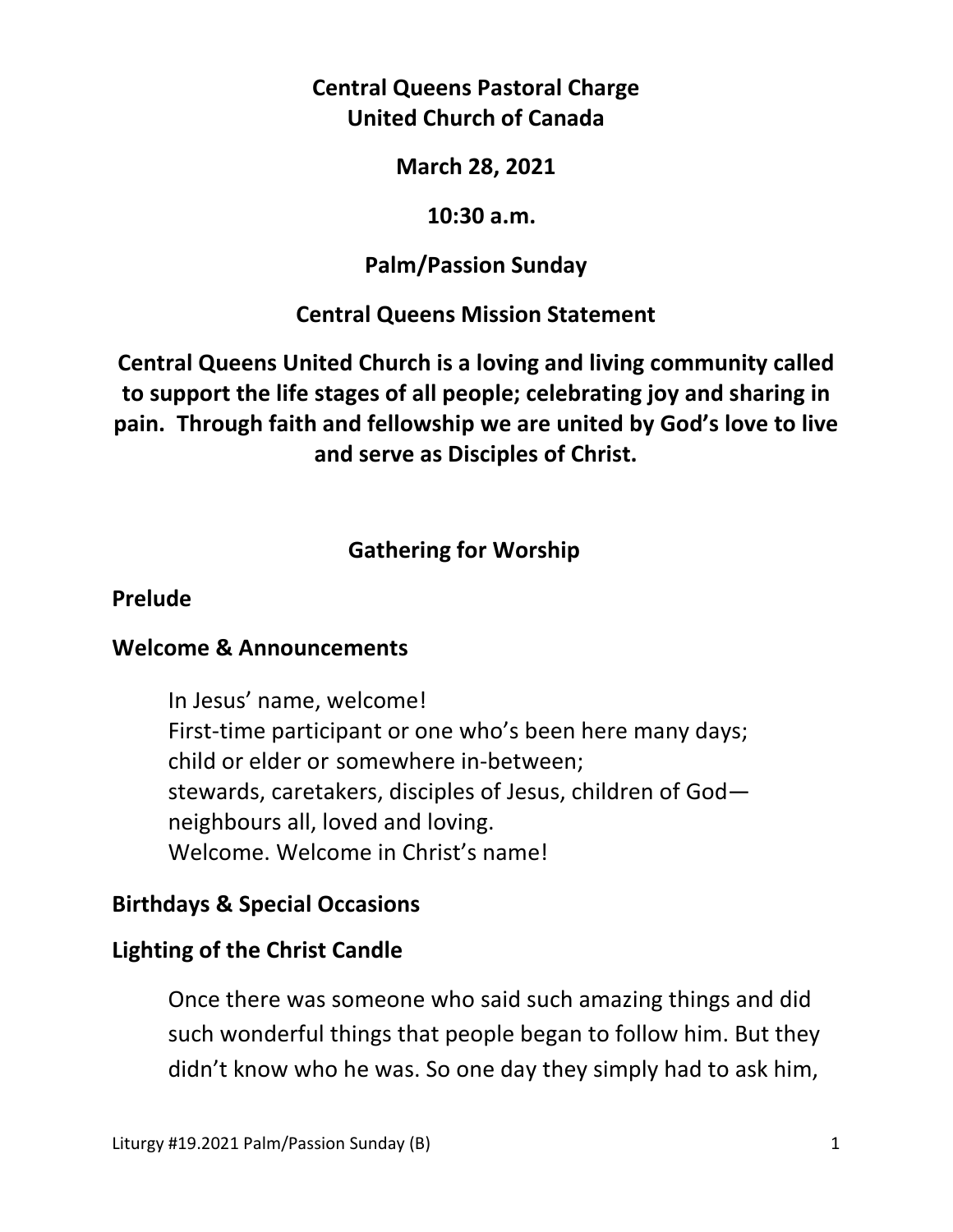"Who are you?" He replied, "I am the Light."

## **Quiet Preparation for Worship**

## **Bible Presentation**

**\*Introit** "Sing It Hosanna"

## **\*Call to Worship**

 Come. Come seeking words.  **Come to let your tongue give praise.** Come. Come to find your voice.  **Come to hear the response.** Come. Come to open your ears.  **Come to listen.** Come. Come to be healed by the silence.  **Come to stand together.** Come. Come to approach what words cannot describe.  **Come to find God.**  Come. Come be enveloped in Mystery --- come and worship!

# **\*Hymn** "He Came Riding on a Donkey" VU #124

## **Prayer of Approach**

 Come. Come O Holy One. Come through the streets. Come into the house. Come to find a space beside us at the table. Come to challenge our answers about  **why tragedy comes, why poverty increases, why we are afraid.** Come O Holy One. Speak to us in the silence -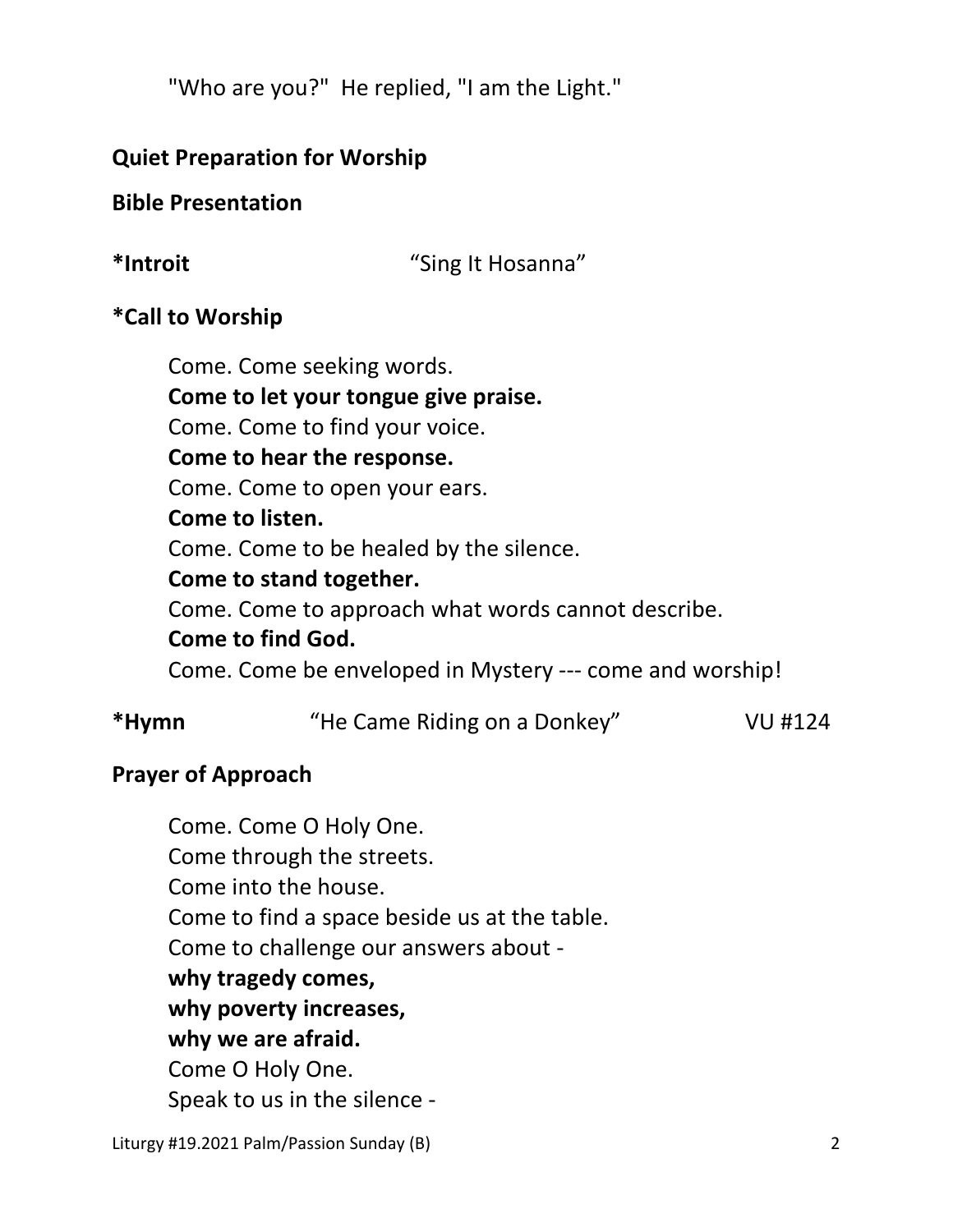**with wisdom greater than ours, with love deeper than ours, with change wider than ours.**

*Shared Silence* 

 Come O Holy One. Fill in these stories with your wisdom, with your love, with your change, so that we might rely on your answers. Here and now.

*With Jesus, we share in the ancient prayer…* 

**Lord's Prayer** 

**Our Father, who art in heaven, hallowed be thy name. Thy Kingdom come, thy will be done on earth, as it is in heaven. Give us this day our daily bread; and forgive us our trespasses, as we forgive those who trespass against us; and lead us not into temptation, but deliver us from evil. For thine is the kingdom, the power, and the glory, for ever and ever. Amen.** 

**Psalm** 31:9–16 *My times are in your hands, O God* VU#758 Parts 2 & 3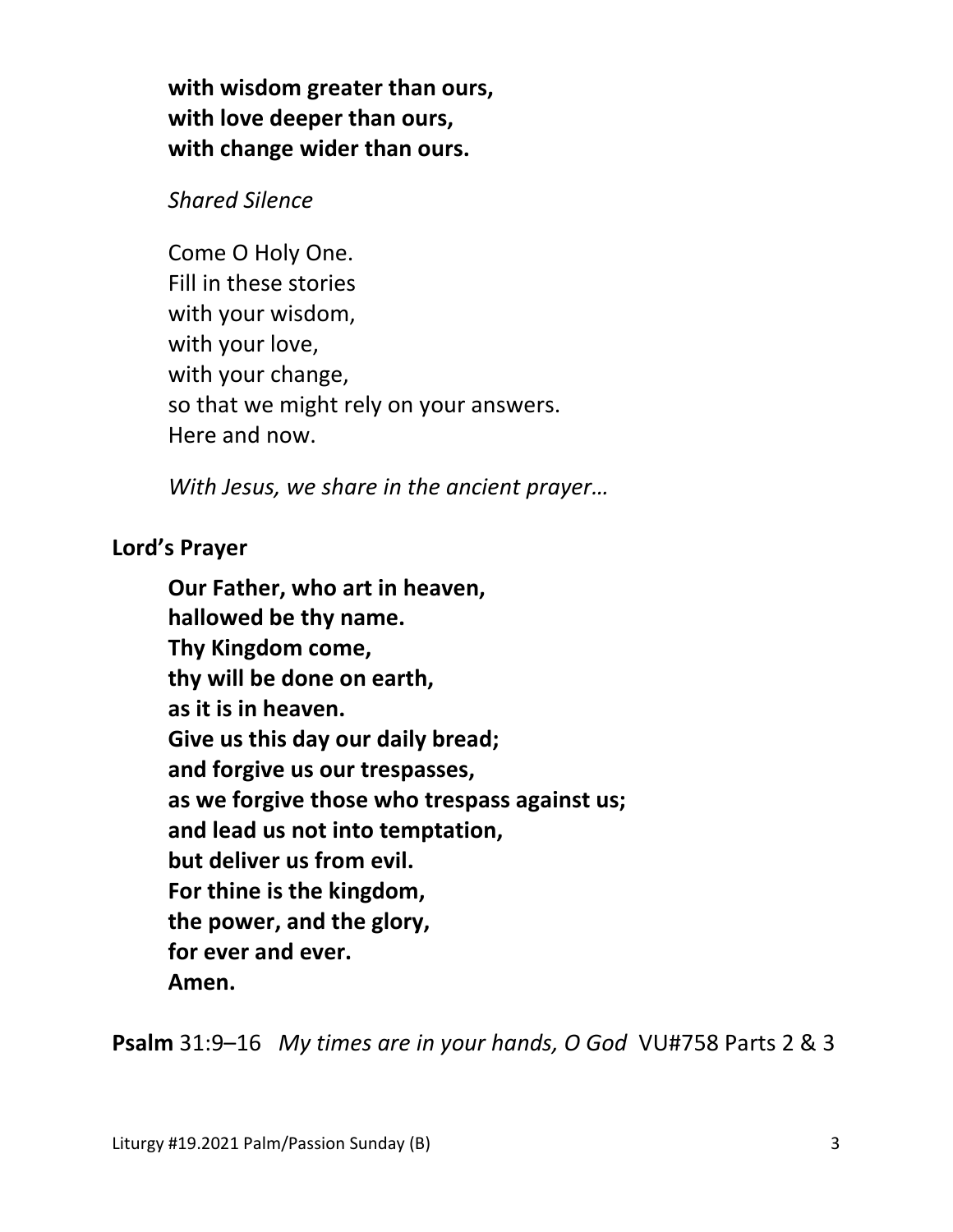O Holy One,

 we are too distressed to notice that you join us in the parade. We are too deeply grieved to be aware that you sit beside us at the table. We are too busy sighing. We are too busy talking. We have insisted upon our own answers.

 We proclaimed our own knowledge about why bad things happen, about why the rich get richer, about why the world feels so broken. We have assured ourselves that this is the way that things must be, but this life is in your hands. Our lives are in your hands.

 **O Holy One, speak to us. Fill our silences. Comfort us with your love so that we may find your understanding. Trust us to find your answers when we finally tire from our own. Save us, O Holy One, with your steadfast love. Amen.**

 *Moment of Silence* 

# **Kyrie**

## **Assurance of God's love**

God opens our ears. God speaks when we are silent. God approaches us in the parade and at table in our denial and our praise to be our help. Now and always. Amen.

**Hymn** "Behold, Behold, I Make All Things New" MV #115

Liturgy #19.2021 Palm/Passion Sunday (B) 4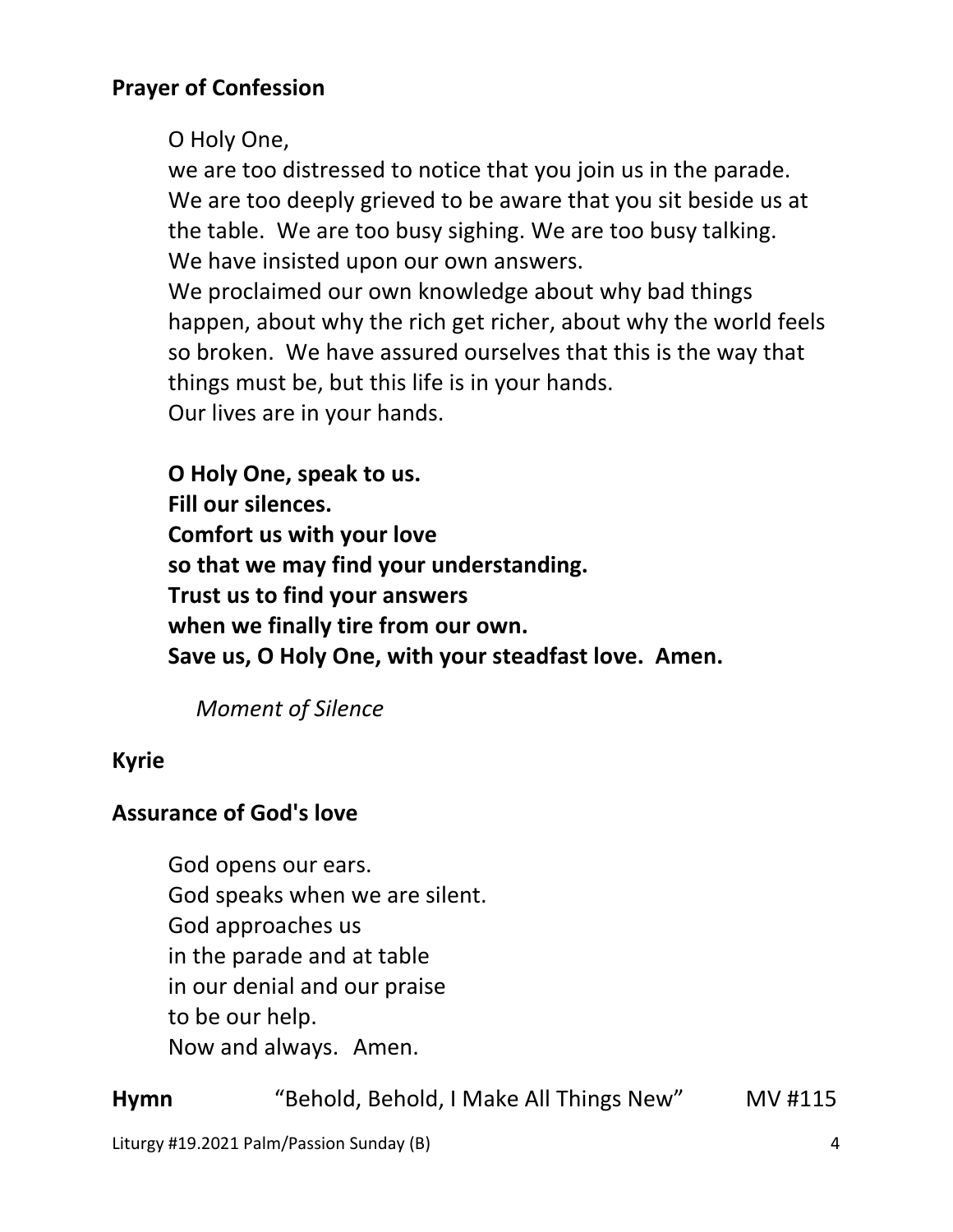## **Presentation of Our Gifts**

#### **Offertory Invitation**

 When we have no words, when we cannot find our voice, God approaches. We reach out to God. Let us give our gifts. We give as we are able, we give as we are called.

| <b>Offertory</b> | "Your Work, O God, Needs Many Hands" | <b>VU #537</b> |
|------------------|--------------------------------------|----------------|
|------------------|--------------------------------------|----------------|

#### **\*Presentation of Offering**

#### **\*Offertory Prayer**

 **O Holy One, Bless these gifts so that the world may know your love even when we are silent. Amen.**

#### **Listening for the Word**

#### **Sacred Readings**

 **Isaiah 50:4–9***a The servant, I gave my back to those who struck me.*

 The Lord GOD has given me the tongue of a teacher, that I may know how to sustain

Liturgy #19.2021 Palm/Passion Sunday (B) 5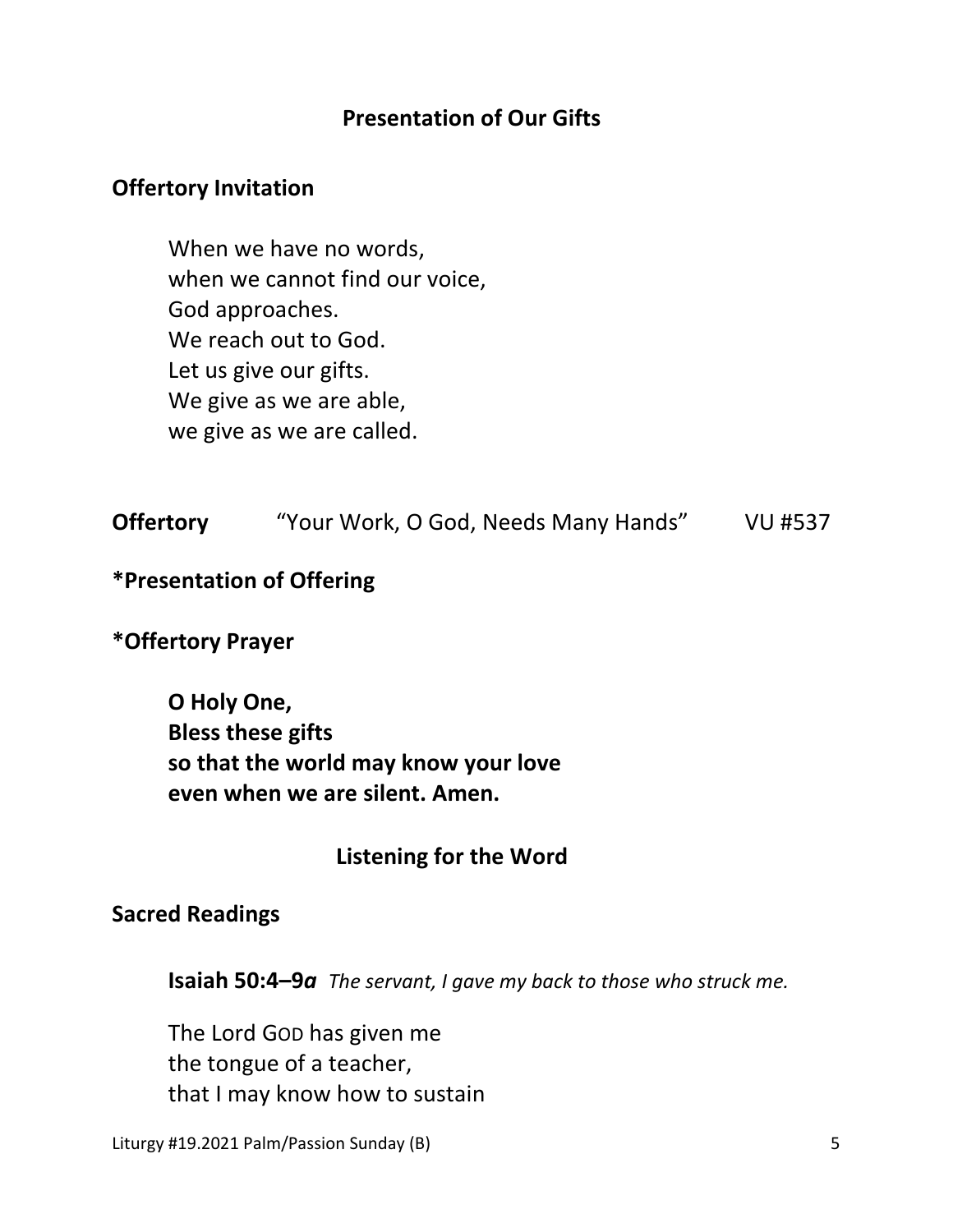the weary with a word. Morning by morning he wakens wakens my ear to listen as those who are taught. The Lord GOD has opened my ear, and I was not rebellious, I did not turn backward. I gave my back to those who struck me, and my cheeks to those who pulled out the beard; I did not hide my face from insult and spitting.

The Lord GOD helps me; therefore I have not been disgraced; therefore I have set my face like flint, and I know that I shall not be put to shame; he who vindicates me is near. Who will contend with me? Let us stand up together. Who are my adversaries? Let them confront me. It is the Lord GOD who helps me; who will declare me guilty? All of them will wear out like a garment; the moth will eat them up.

**Philippians 2:5–11** *Let the same mind be in you as was in Christ Jesus.*

Let the same mind be in you that was in Christ Jesus,

who, though he was in the form of God, did not regard equality with God as something to be exploited, but emptied himself, taking the form of a slave,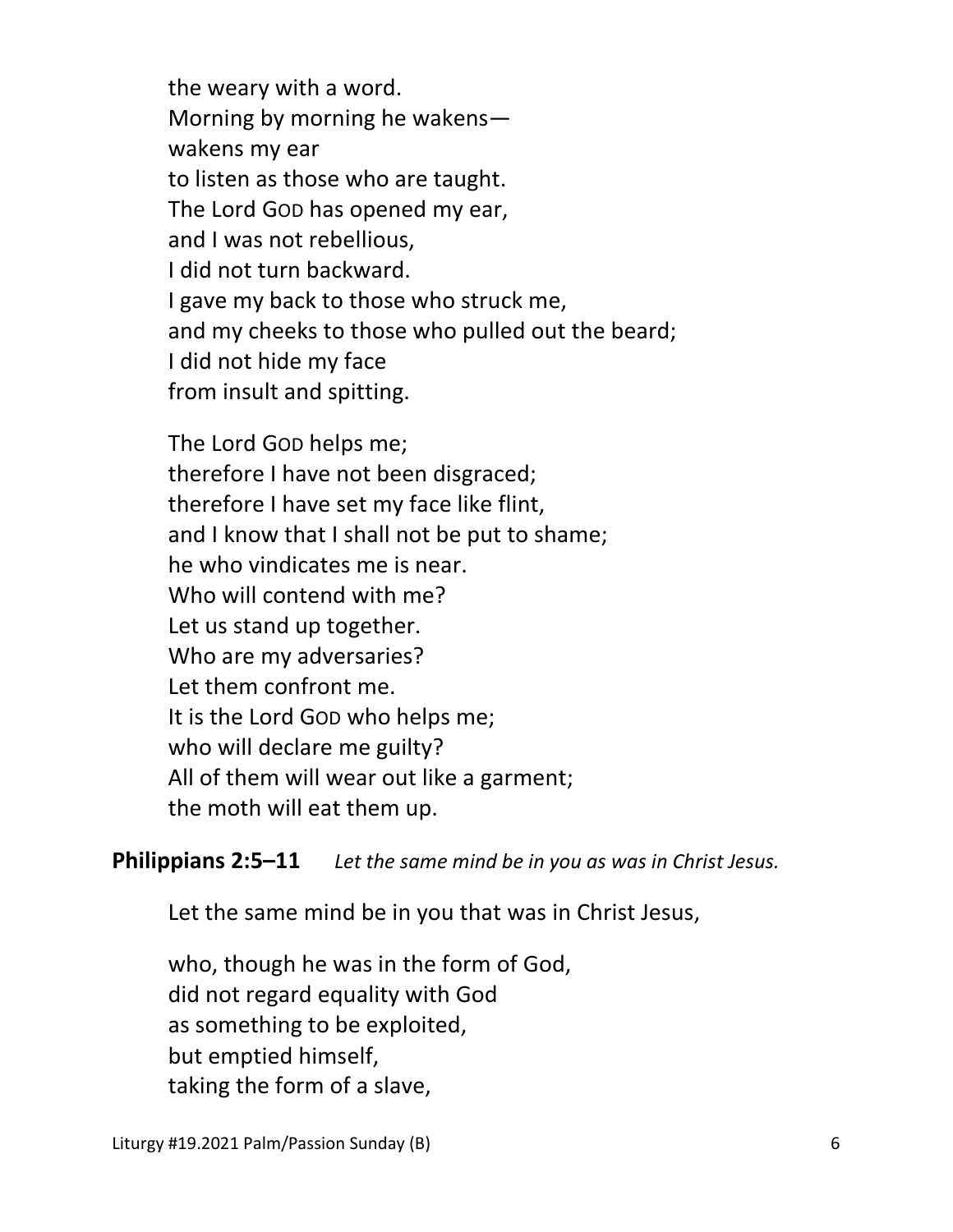being born in human likeness. And being found in human form, he humbled himself and became obedient to the point of death even death on a cross.

Therefore God also highly exalted him and gave him the name that is above every name, so that at the name of Jesus every knee should bend, in heaven and on earth and under the earth, and every tongue should confess that Jesus Christ is Lord, to the glory of God the Father.

#### **Mark 11:1-11**

 When they were approaching Jerusalem, at Bethphage and Bethany, near the Mount of Olives, he sent two of his disciples and said to them, "Go into the village ahead of you, and immediately as you enter it, you will find tied there a colt that has never been ridden; untie it and bring it. If anyone says to you, 'Why are you doing this?' just say this, 'The Lord needs it and will send it back here immediately.'" They went away and found a colt tied near a door, outside in the street. As they were untying it, some of the bystanders said to them, "What are you doing, untying the colt?" They told them what Jesus had said; and they allowed them to take it. Then they brought the colt to Jesus and threw their cloaks on it; and he sat on it. Many people spread their cloaks on the road, and others spread leafy branches that they had cut in the fields. Then those who went ahead and those who followed were shouting,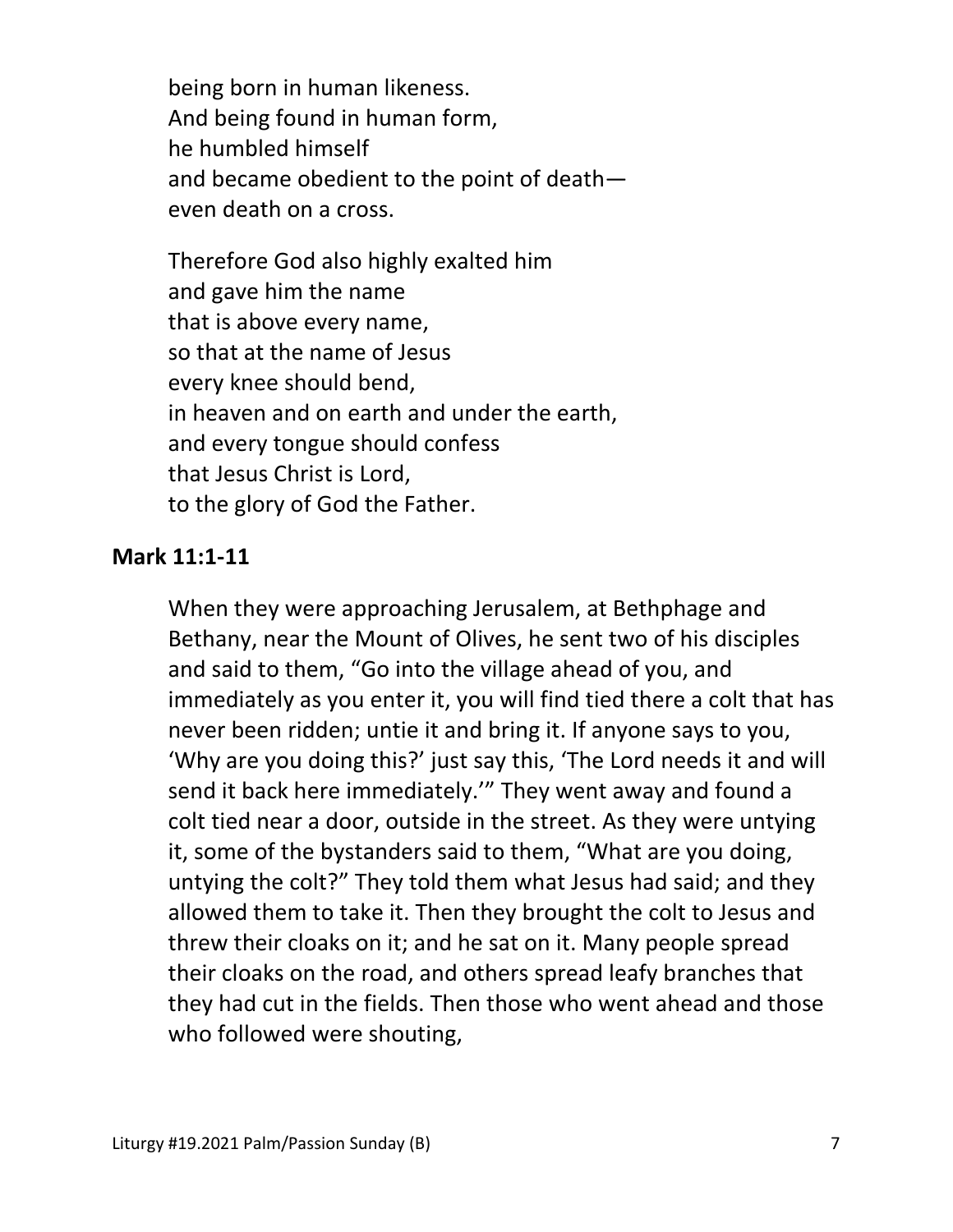"Hosanna! Blessed is the one who comes in the name of the Lord! Blessed is the coming kingdom of our ancestor David! Hosanna in the highest heaven!"

Then he entered Jerusalem and went into the temple; and when he had looked around at everything, as it was already late, he went out to Bethany with the twelve.

## **Anthem**

**Sermon** *Finding Your Voice* 

**Hymn** 

# **Responding to the Word**

# **Reaffirmation of Baptismal Faith**

## **Minister**

By the action of Baptism, we are marked as children of God and members of the body of Christ. By the symbol of water, which bought forth life at creation and cleansed the earth in the flood; by the power of God's Spirit, we are reminded that we are cleansed and nurtured by the never-failing stream, welling up to eternal life. In the act of Confirmation, those baptized come before the community to renew the convent of baptism. By this act, folk profess their faith in God, revealed in Jesus and active through the Spirit, and commit themselves to the worship and work of the body of Christ.

# **Church Representative**

We have inquired of these persons and found that they desire to reaffirm their Baptismal Vows in Christ's Church and in this community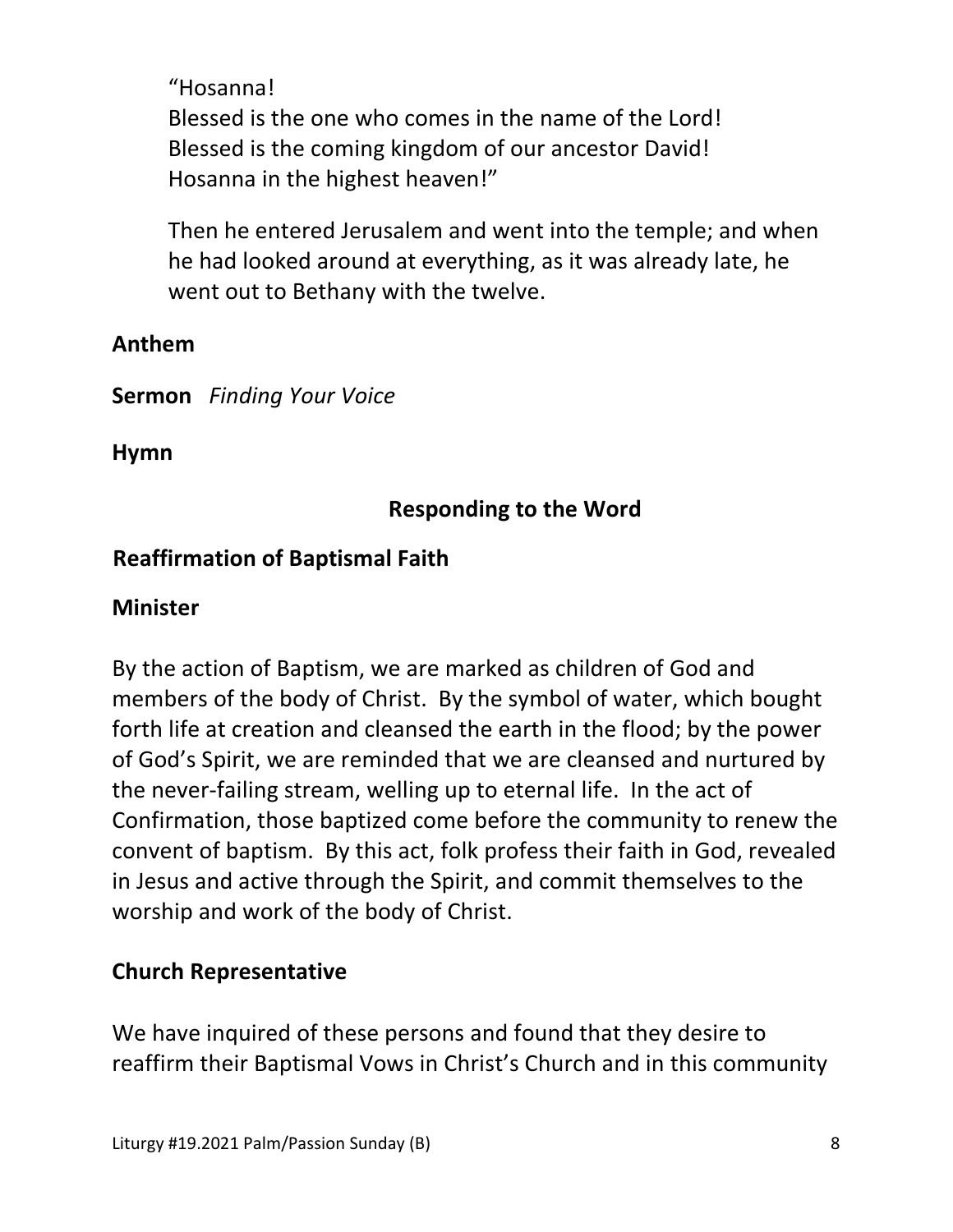of faith, which we know as Central Queens. I present these persons to you that they may do that now:

# **Finn McCourt, Crosby Andrews, and Gabriel Taweel**

# **\*Questions of those Affirming their Baptismal Vows**

## **Minister**

Beloved children of God, have no fear. God, who knew you before you were born and who was active in your baptism, is present with you now. God will bless and strengthen you anew by the Spirit, so that you may increase in knowledge of God and be empowered to do God's will in the world.

I ask you therefore, before God and this faith community: Do you believe in God, Source of love; in Jesus the Christ, love incarnate; and in the Holy Spirit, love's power?

# **I do, by the grace of God.**

Will you follow in the way of Jesus the Christ, resisting oppression and evil, seeking justice, and witnessing to God's love for all creation?

## **I will, God being my helper.**

Will you join with your sisters and brothers in this community of faith to celebrate God's presence, live with respect in creation, and love and serve others?

## **I will, God being my helper.**

# **Congregational Commitment** *Congregation Stands*

Let us pledge to Finn, Crosby, and Gabriel our continued support and care.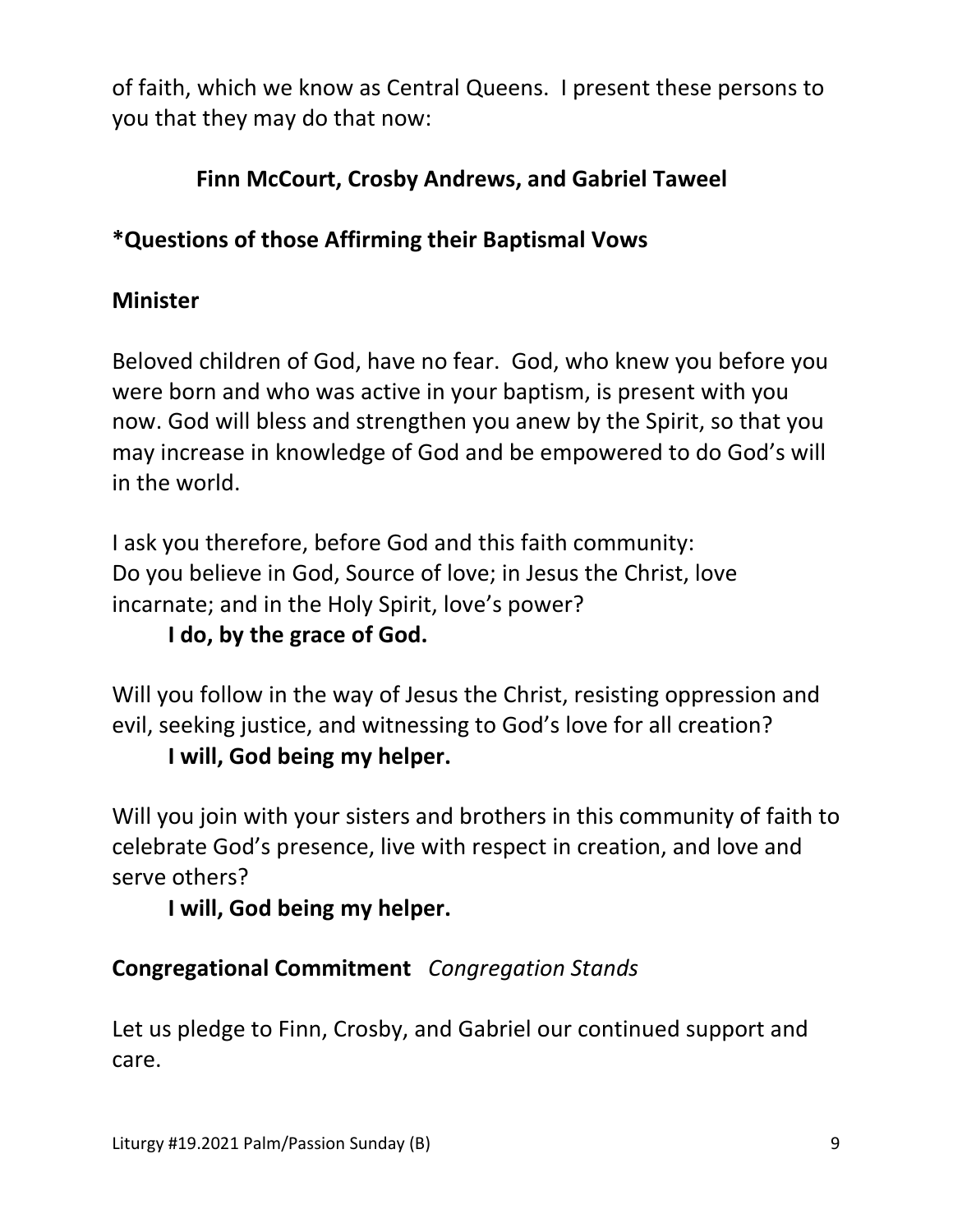**We will continue to support you, walk with you, and grow with you. With God's help, we will live our baptism as a loving community in Jesus Christ: nurturing one another in faith, upholding one another in prayer, encouraging one another in God's work.** 

## **Affirmation of our faith VU 918**

We are not alone, we live in God's world.

We believe in God: who has created and is creating, who has come in Jesus, the Word made flesh, to reconcile and make new, who works in us and others by the Spirit. We trust in God.

We are called to be the Church: to celebrate God's presence, to live with respect in Creation, to love and serve others, to seek justice and resist evil, to proclaim Jesus, crucified and risen, our judge and our hope.

In life, in death, in life beyond death, God is with us. We are not alone.

Thanks be to God.

# **The act of Reaffirming Baptismal Faith** *Candidate kneels*

Liturgy #19.2021 Palm/Passion Sunday (B) 10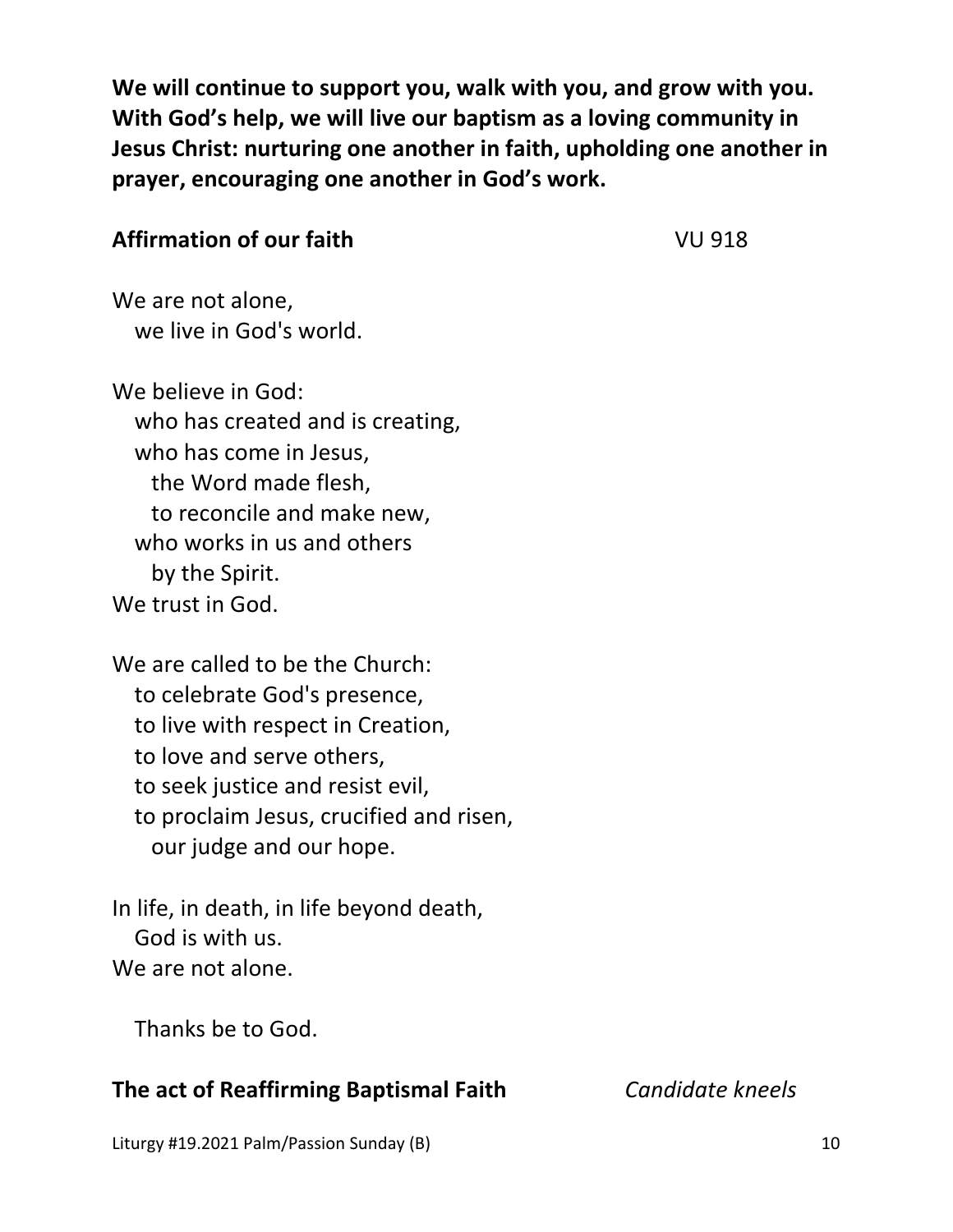## **Minister**

By the gift of your Spirit, O God, strengthen N., that he/she may be true to you all his/her life. **Amen.** 

Live in the world in the power of God that you may act justly, love tenderly and walk humbling with your God. **Amen.** 

#### **Presentation of Bible**

N., receive this Bible and with your sisters and brothers in Christ, continue to grow in faith, trusting in God's promises.

#### **Prayer for the Candidates**

**Gracious God, giver of life, you have called us by name, and pledge to each of us your faithful love. We pray today for your blessing on these young people who today affirmed their baptismal vows. Watch over them and guide them as they continue to grow in faith. Remind us of the promises of your own baptism and renew our trust in you. Strengthen us to do your will, and to serve you with joy, through the power of the Holy Spirit. Amen.** 

| *Hymn | "Go Forth for God" | VU #418 |
|-------|--------------------|---------|
|       |                    |         |

#### **\*Blessing**

 Go into the world to find your voice.  **Listening to what God will do.** Go into the world to find each other.  **Reaching out when we need support.** Go into the world to be amazed.  **Knowing that God is always with us.**